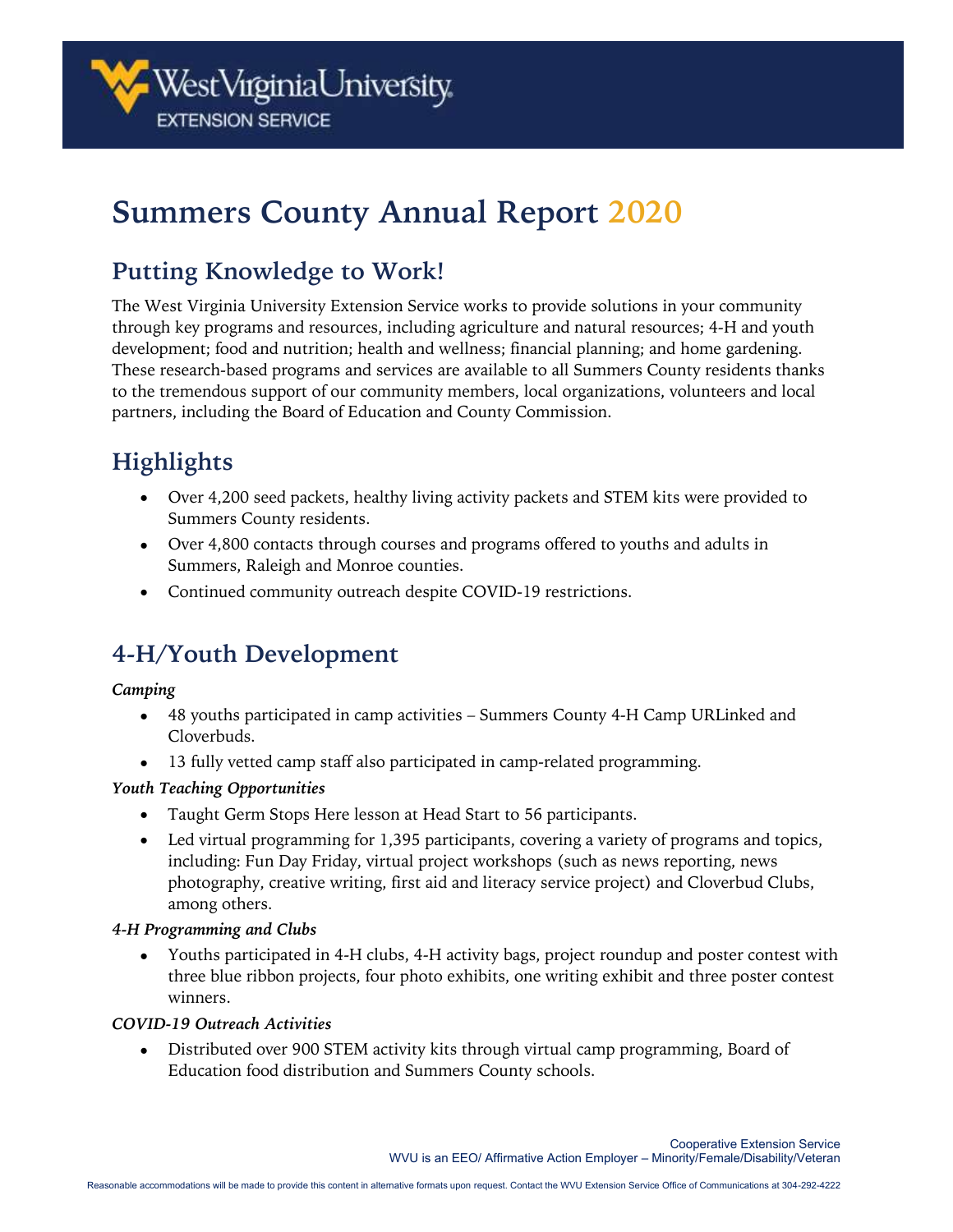#### **Summers County Report 2020**

• Started Fun Day Friday, a video series shared through the county's private 4-H Facebook group with 85 members based on the three 4-H mission mandates.

### **Agriculture and Natural Resources**

#### *Southern West Virginia Young Sire & Heifer Evaluation*

• Evaluated 95 bulls and 82 heifers, which provided research data back to producers and generated \$159,650.00 in total sales.

#### *Master Gardener Program*

• Advised members of the New River Master Gardener Association, which completed 1,000+ hours of volunteer service in the area.

#### *Farmers Market*

• Served as advisor and trainer for active markets in both Raleigh and Summers counties, which provides local farmers a way to sell produce and allows residents to purchase local, healthy food.

#### *Pesticide Training*

• Conducted three pesticide training workshops for private applicators, where 110 applicators received recertification hours, including three new applicators.

### **Families and Health**

#### *COVID-19 Healthy Living Outreach*

- Promoted the Summers County Stay Healthy Challenges Healthy Living Daily Challenges (541 reported being completed) and Walking Challenge (6,216,859 steps reported).
- Distributed over 1,600 health activity kits through virtual camp, BOE food distribution, schools and Monroe Daycare.

#### *Family Nutrition Program*

- More than 2,500 students in Summers and Monroe counties students were reached through various school-based programming:
	- o Show Me Nutrition is a six-week nutrition program offered to third through fifth grade students.
	- o Introduced students to new foods through the WV Food of the Month program.
	- o The Grow This: WV Garden Challenge provided Summers County students with microgreen kits to grow.
- More than 700 community members in Summers and Monroe counties were reached through community-based programs:
	- o The Grow This: WV Garden Challenge distributed more than 1,700 packets of seeds to participants in Summers and Monroe counties.
	- o Recipe and wellness videos were created to be used on social media and with virtual programing.

#### *Health and Wellness Workshops and Classes*

• Reached 78 people through in-person programming, including Active for Life at Summers County Senior Citizen Center, Healthy Grand Families and a foster parent support group class on communication.

### **Community and Economic Development**